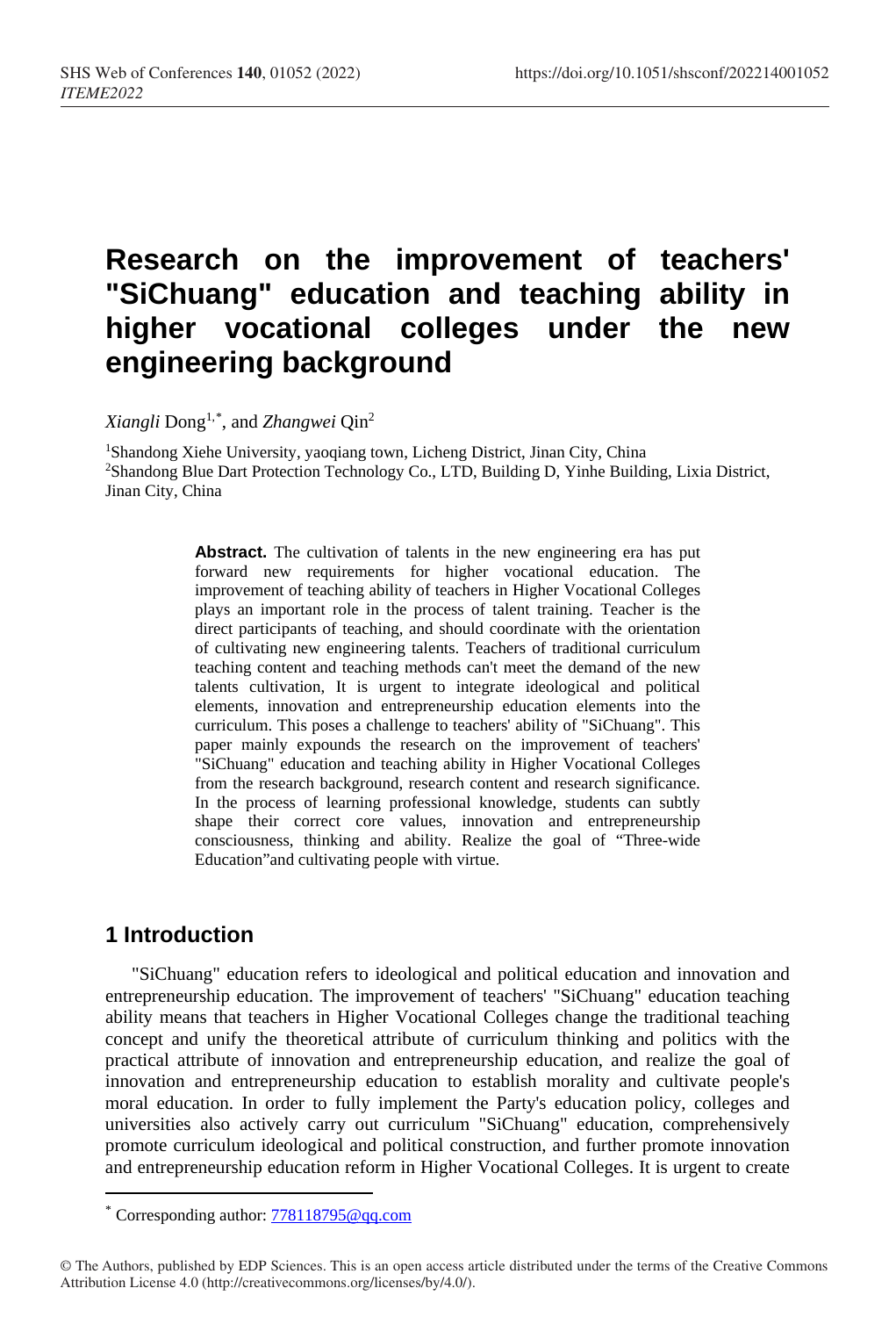a group of high-quality teachers for innovation and entrepreneurship education and improve the quality of talent training in Higher Vocational Colleges. Under the new engineering background, professional curriculum knowledge system, curriculum resources, teachers, teaching material construction, supporting experimental and training equipment, etc., need to be improved. Teachers' theoretical level of "SiChuang" and classroom control ability need to be improved. The traditional course teaching content and teaching method can not meet the new talent training needs, and it is urgent to integrate ideological and political elements. Most courses in Higher Vocational Colleges only teach the existing knowledge points, which can not reflect the teaching and education advantages of the course. There are deviations in teaching objectives. Teaching method and examination method are single, and weak relevance of teaching contents; Some teachers do not have clear cognition of curriculum ideology and politics, and their ideas lag behind. They cannot well understand the relationship between knowledge imparting and value guiding, and lack the concept of "Three-wide Education". All these will have a direct or indirect impact on students' knowledge cognition, personality shaping and professional ethics.

## **2 Research Status at home and abroad**

The basic and core of high quality education and teaching in Higher Vocational Colleges is improving the quality of personnel training, holding a competition for college students' innovation and entrepreneurship, and building China into a country with strong higher education. The improvement of teachers' "SiChuang" education teaching ability is inevitable for the development of social needs. At present, there are preliminary results in the research on the improvement of teaching ability of curriculum ideological and political education, innovation and entrepreneurship education of higher vocational teachers, but the number is relatively small, mainly divided into the following two aspects.

#### **2.1 Research on teachers' teaching ability of ideological and political education in curriculum**

Some experts or scholars from Education and teaching concept change, "Si Chuang" education teaching ability training, "Si Chuang" teacher echelon construction, "Si Chuang" teaching method and means reform and so on to explore the construction of teachers team strategy. They deeply studied how to guide teachers to excavate ideological and political education elements in the course of education and teaching, and how to integrate them into the whole process of teaching, so as to enrich the connotation of ideological and political education and expand the extension of professional learning by cooperating with professional learning and value shaping. Some scholars believe that in order to effectively improve the implementation effect of ideological and political teaching, student-centered interdisciplinary collaborative education mechanism can be established. It can also improve the overall design and planning of ideological and political construction of professional courses, construct the evaluation system and evaluation standard of ideological and political construction of courses, and assess the changes of students' thoughts and behaviors.

#### **2.2 Research on the teaching ability of teachers' innovation and entrepreneurship education**

Some scholars encourage teachers to take part-time internships and exercise in enterprises and participate in practice. Schools or governments improve incentive systems for innovation and entrepreneurship and organize education and training activities for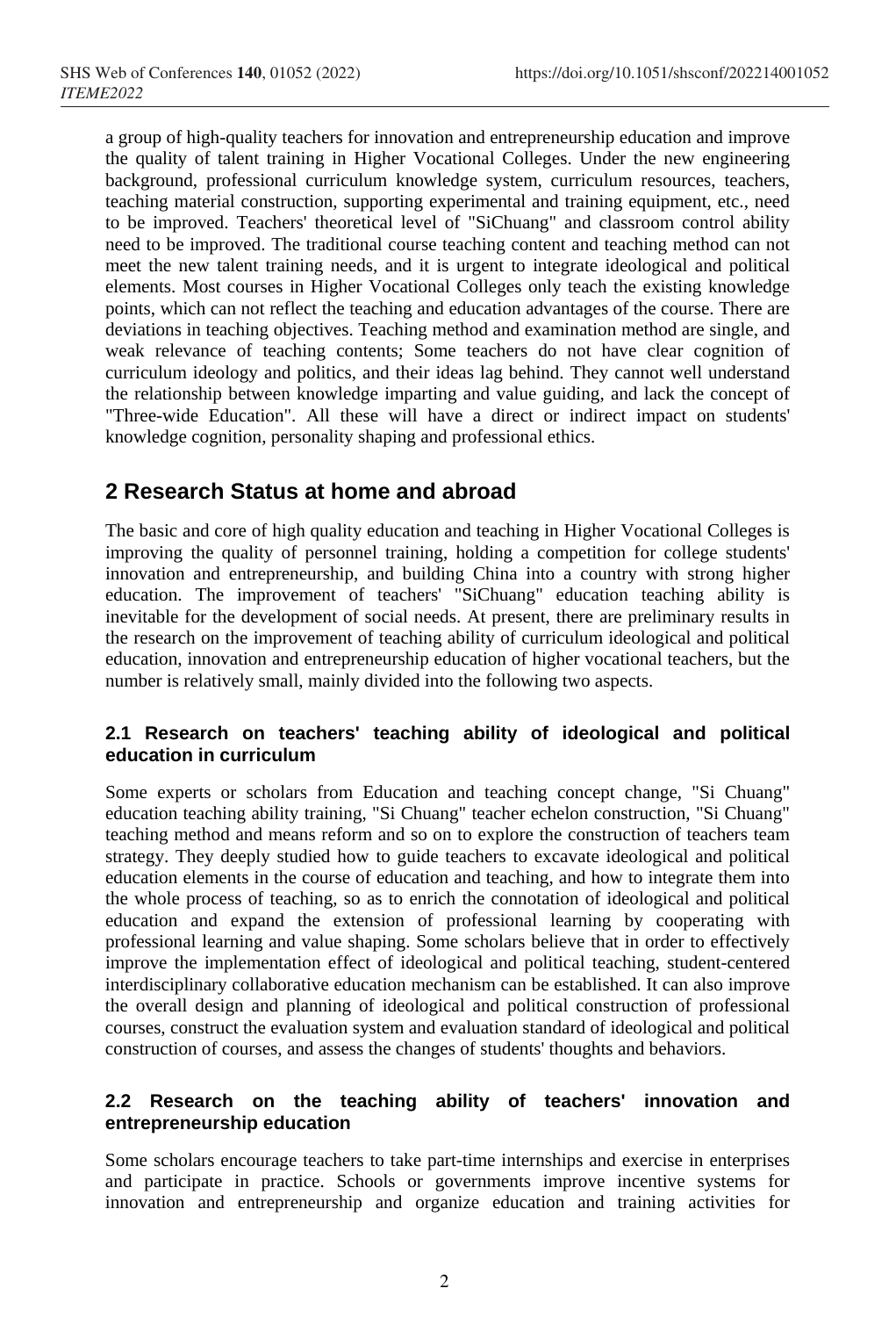innovation and entrepreneurship. Some scholars believe that a scientific and reasonable curriculum system for innovation and entrepreneurship education should be built, the ability and professional quality of professional teachers should be strengthened, and talent training mode should be actively explored to drive professional curriculum teaching with innovation and entrepreneurship education. Some scholars believe that teachers should be good at inspiring students to carry out innovative research by case analysis, highlighting curriculum characteristics and strengthening practical teaching. Some scholars believe that it is necessary to change the paradigm of ideological and political education, integrate schools, enterprises, networks and other forces, and constantly cultivate students' ideological and political quality and innovative and entrepreneurial ability, so as to cultivate new engineering talents for the society.

To sum up, There have been many studies by experts and scholars at home and abroad on ideological and political education and innovation and entrepreneurship education of teachers' curriculum in Higher Vocational Colleges. They have effectively promoted the construction of new engineering, and provided important reference for teachers' implementation of ideological and political education and innovation and entrepreneurship education practice. They have laid a solid theoretical foundation for the improvement of teachers' teaching ability. However, they mainly focus on the introduction of teaching methods and methods of ideological and political education and innovation and entrepreneurship education in teachers' courses, but there are few studies on the teaching ability of ideological and political education in teachers' integrated courses of innovation and entrepreneurship education. Combining with the reality of Higher Vocational Colleges, this paper reconsiders how to improve teachers' "SiChuang" education and teaching ability under the background of new engineering to meet the needs of talents in the future.

## **3 Main Contents of research**

Ideological and political education and innovation and entrepreneurship education, as important carriers of moral cultivation in Higher Vocational Colleges, have rich educational resources and educational advantages respectively. Under the new engineering background, we should innovate the concept of professional talent training in Higher Vocational Colleges, refine and improve the professional curriculum system under the new engineering background, so as to actively adapt to the development of the new era and form a curriculum education system with characteristics. It mainly includes the following contents.

#### **3.1 Innovate teachers' curriculum teaching concept**

Teachers should change the traditional teaching thinking, reform the teaching concept, broaden the train of thought, optimize the teaching design, and dig deeply into the integration of ideological and political elements and professional knowledge. Teachers should be good at using moral education methods to carry out group study and discussion, case analysis, and use flipped classroom to participate in curriculum ideological and political sharing, classroom interaction, classroom feedback, etc, Teachers should actively use modern information technology to organically integrate knowledge imparting, ability cultivation, spiritual pursuit and value guidance into the whole course of teaching. Under the background of new engineering, theoretical courses and practical courses are seamlessly integrated into curriculum ideology and politics, and the teaching implementation is based on the concept of "OBE". It is necessary to clarify the relationship between knowledge imparting and value guiding, innovate the concept of "Three-wide Education", fully explore the moral education function of professional courses, and fully integrate ideological and political courses into professional courses through the whole teaching process of cultivating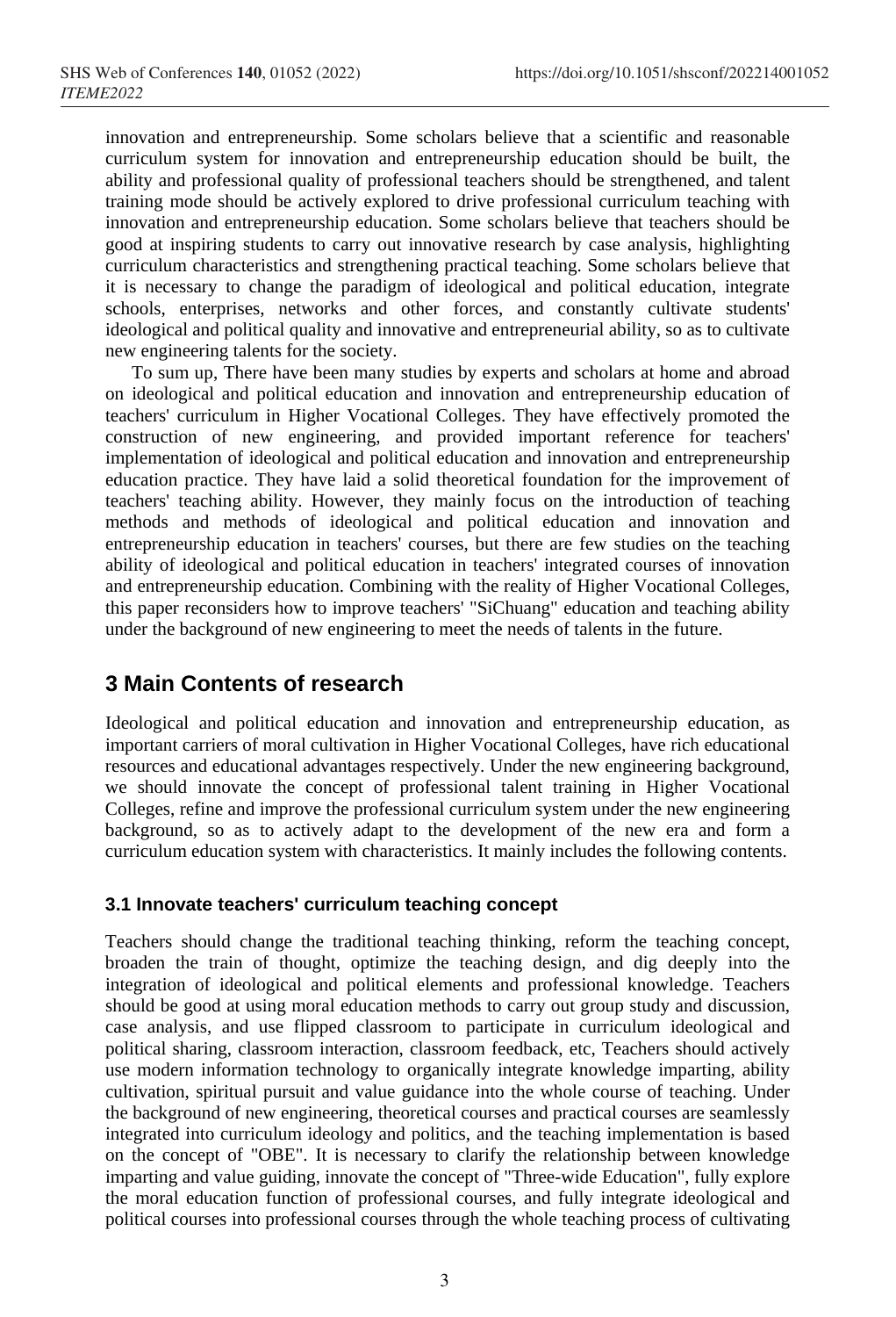people by virtue. Finally, improve teachers' ideological and political teaching ability of team course.

#### **3.2 Construct higher vocational college teachers "thought innovation" education and teaching ability improvement program**

Through investigation and investigation, this paper comprehensively analyzes the factors influencing the improvement of teachers' "SiChuang" education and teaching ability in Higher Vocational Colleges under the background of new engineering. Starting from the three logical lines of teachers' sustainable development ability, students' development ability and teachers' teaching ability, the paper focuses on improving teachers' teaching ability, such as curriculum development, curriculum teaching and subject knowledge. The classroom teaching takes students as the main body, and the theoretical knowledge content is modular teaching, integrating ideological and political elements, and reconstructing the curriculum knowledge system. Deep integration of moral education and professional knowledge; Grasp the industry dynamics and market demand, optimize and improve the practice teaching platform; Update curriculum experiment (training), intensive practice, entrepreneurship and innovation practice, curricular extracurricular science and technology activities by modules. According to the training goal of applied talents, the content of experiment and training should be strengthened. The course adopts a professional experimental training platform centering on ideological and political education. The training process integrates ideological and political elements such as family and country feelings, unity of knowledge and action, safety responsibility, innovation and entrepreneurship. In addition, we should make full use of information means to increase the construction of course digital resources, the online teaching platform, meet course education resource supply, update, optimization of course content, the latest technology into the research, concepts, and case studies, combined with the transformation of scientific and technological achievements, made with fusion between educational research results such as rich curriculum resources construction, Construct mixed and diversified course resources.

#### **3.3 Construct teacher evaluation system and incentive mechanism and teaching quality monitoring and guarantee system**

In order to guarantee the implementation results of ideological and political teaching. First of all, it is necessary to build an education quality-oriented student evaluation system, mainly from online and offline assessment. Second, improve the responsibility evaluation oriented evaluation mechanism of teachers, the curriculum education teaching reform into the classification of the professional teacher assessment system, the evaluation of teachers' teaching ability, encourage teachers' work of identity and belonging, let work enthusiasm and initiative into practical action, advancing with The Times, improve the quality of classroom teaching. Thirdly, the evaluation of curriculum ideological and political goals is constructed to evaluate whether the quality of curriculum content meets the development needs of students. Finally, we will improve the system for monitoring and guaranteeing teaching quality, monitor and guarantee teachers' teaching, and strive to improve the quality of personnel training.

# **4 Research significance**

In the new situation of engineering, teachers should set up educational ideas to encourage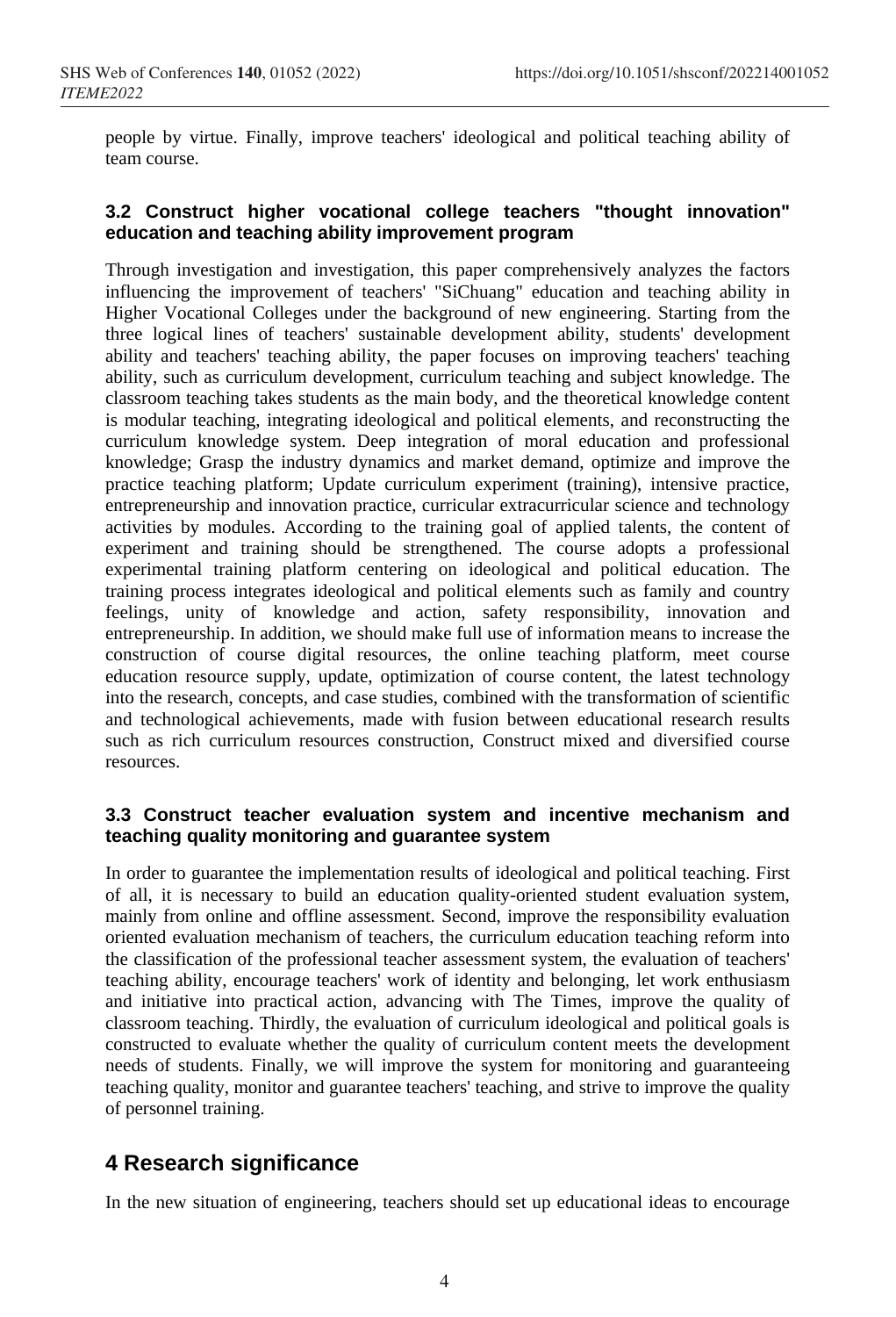students to develop their innovative and entrepreneurial spirit and ability. The 14th Fiveyear Plan period is the critical period for China's vocational education reform, It is also an opportunity to improve the quality and efficiency of vocational education teachers. The top priority is to crack the bottlenecks and difficulties that restrict the construction of "doublequalified" teachers, effectively improve their teaching skills, and build a "craftsman's teacher" of vocational education. Therefore, how to improve teachers' teaching ability of "SiChuang" education is very important. To explore how to improve teachers' "SiChuang" education and teaching ability in Higher Vocational Colleges under the background of new engineering, its specific research value mainly includes: This research will build a "SiChuang" education for Higher Vocational Colleges teachers teaching ability lifting scheme. The results of the subject can provide reference and demonstration for the "SiChuang" education and teaching of teachers in Higher Vocational Colleges under the new engineering background. The research results can also have an important demonstration and radiation effect on other levels of school reform in China, improve the construction of teachers in Higher Vocational Colleges in China, and have a positive social impact. Teachers' sense of belonging, sense of gain and sense of happiness are of great significance to higher education itself and the employment orientation of the whole society.

#### **4.1 Academic value**

The concept and connotation of "SiChuang" education is defined from the micro perspective. Construct a plan to improve teachers' "SiChuang" education and teaching ability in Higher Vocational Colleges, provide standards and norms for the improvement of teachers' "SiChuang" education and teaching ability, promote teachers' interdisciplinary and innovative construction of curriculum ideological and political practice. It provides the empirical basis for formulating the countermeasures to improve the teaching ability of teachers in higher vocational colleges. Under the guidance of new engineering construction, the teaching reform returns to student-centered, which is helpful for teachers to enrich and perfect the theories related to "SiChuang" education and teaching.

#### **4.2 Application value**

The construction of teaching evaluation system and incentive mechanism for teachers' "SiChuang" education aims to further strengthen teachers' curriculum ideological and political education, innovation and entrepreneurship education, innovation of teaching content and methods, speed up the training of high-quality technical and skilled innovative talents, so as to cultivate high-end application-oriented talents to meet the needs of The Times. Through explicit teaching and implicit infiltration, teachers integrate "SiChuang" education into the teaching process. Give full play to the synergistic education effect. It helps to improve students' ideological and political quality, cultivate students' innovative thinking, and promote their all-round development. It is helpful to promote the improvement of teachers' education and teaching ability, inspire teachers' sense of work identity and sense of belonging, meet teachers' growth and development needs and expectations, improve their enthusiasm and initiative in participating in work, and occupy the initiative in the fierce competition for future employment positions.

# **5 Research conclusion**

The research on the improvement of teachers' "SiChuang" education and teaching ability in Higher Vocational Colleges is a new exploration of the reform of the improvement of